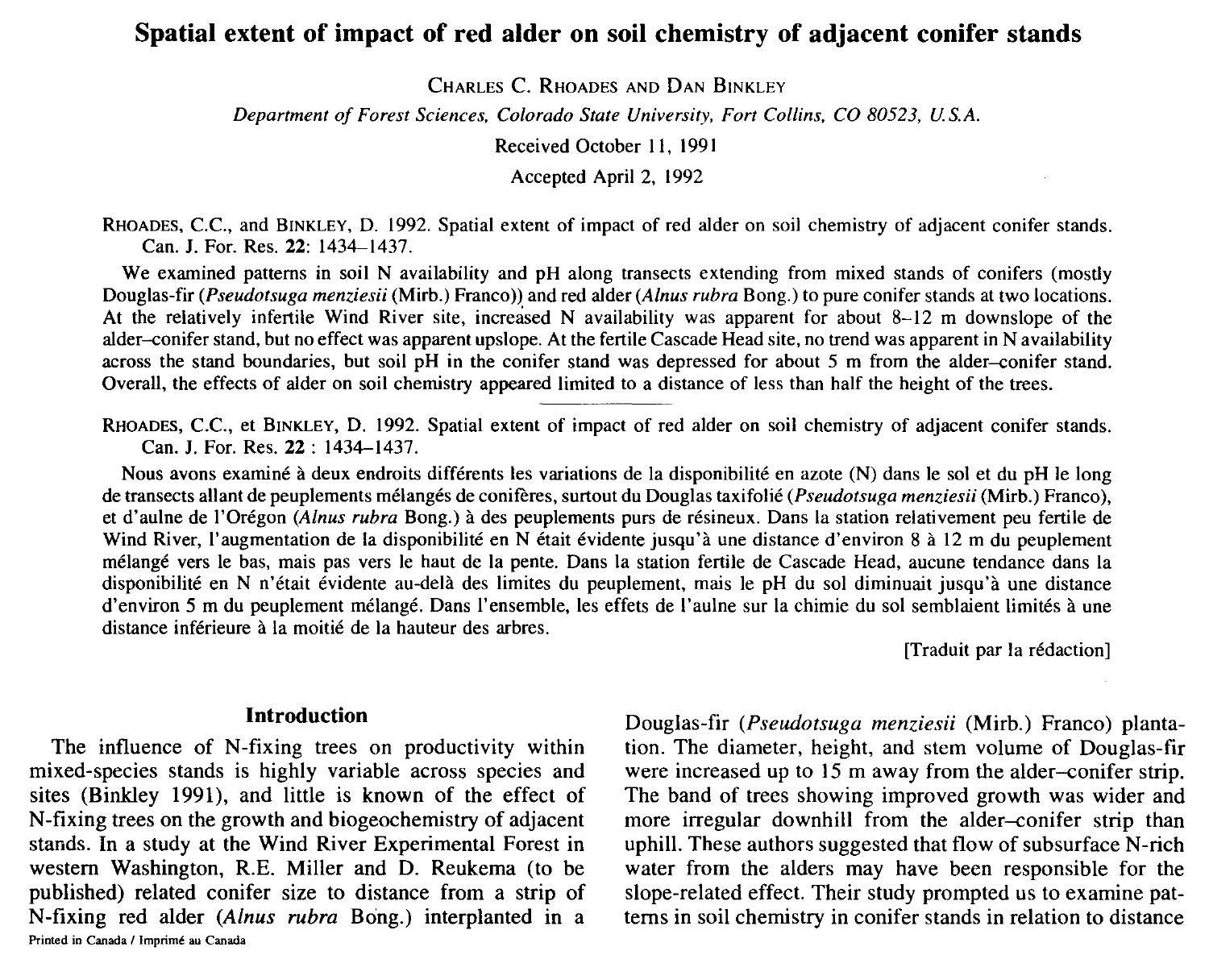

FIG. 1. Pattern of anaerobic-N index (solid line) and pH (broken line) across three transects in the alder-conifer strip at Wind River. Rise is the change in elevation along each transect.

from alder-conifer stands. We mapped soil pH and an index of soil N availability along transects across the alder-conifer strip at Wind River to see how far the influence of N-fixing red alder extended into the adjacent Douglas-fir stand. We also repeated the sampling at the Cascade Head Experimental Forest in western Oregon. We had previously examined differences in averages among these stands (Binkley and Sollins 1990; Binkley *et al. 1992a,* 1992b), but had not examined the spatial pattern of influences between the stands.

## Methods

At Wind River, the species mixture consists of a 20 m wide strip of red alder interplanted in a plantation of Douglas-fir (Tarrant and Miller 1963). Douglas-fir site index is about 25 m at 50 years without alder; the heights of alders ranged between about 20 and 25 m in

1985 (D. Binkley, unpublished data). Aboveground net primary production is about 4.8 Mg·ha<sup>-1</sup>·year<sup>-1</sup> in the Douglas-fir stand, compared with 10.3 Mg·ha<sup>-1</sup> year<sup>-1</sup> in the alder-conifer stand (Binkley *et al.* 1992a). The soil is an infertile Andie Haplumbrept (Miller and Tarrant 1983). The Cascade Head site is more fertile, with a site index of 40 m at 50 years for Douglas-fir on a Typic Dystrandept soil (Binkley and Sollins 1990). A pure conifer plot (about 40 by 80 m) was established in 1935 by cutting all red alder trees from a naturally regenerated mixed conifer and alder stand (Berntsen 1961 ). Alder was retained in the mixed species stand surrounding the Douglas-fir plot. The heights of alder trees ranged between about 23 and 28 m (D. Binkley, unpublished data). Aboveground net primary production for the conifer stand is about 19.2  $Mg \cdot ha^{-1} \cdot year^{-1}$ , compared with 10.7 Mg·ha<sup>-1</sup>·year<sup>-1</sup> in the alder-conifer stand (Binkley *et al.* 1992a).

Soils were sampled every 2 m along transects passing through the alder-conifer strip at Wind River and through the pure conifer plot at Cascade Head in November of 1990. Each transect stretched 20 m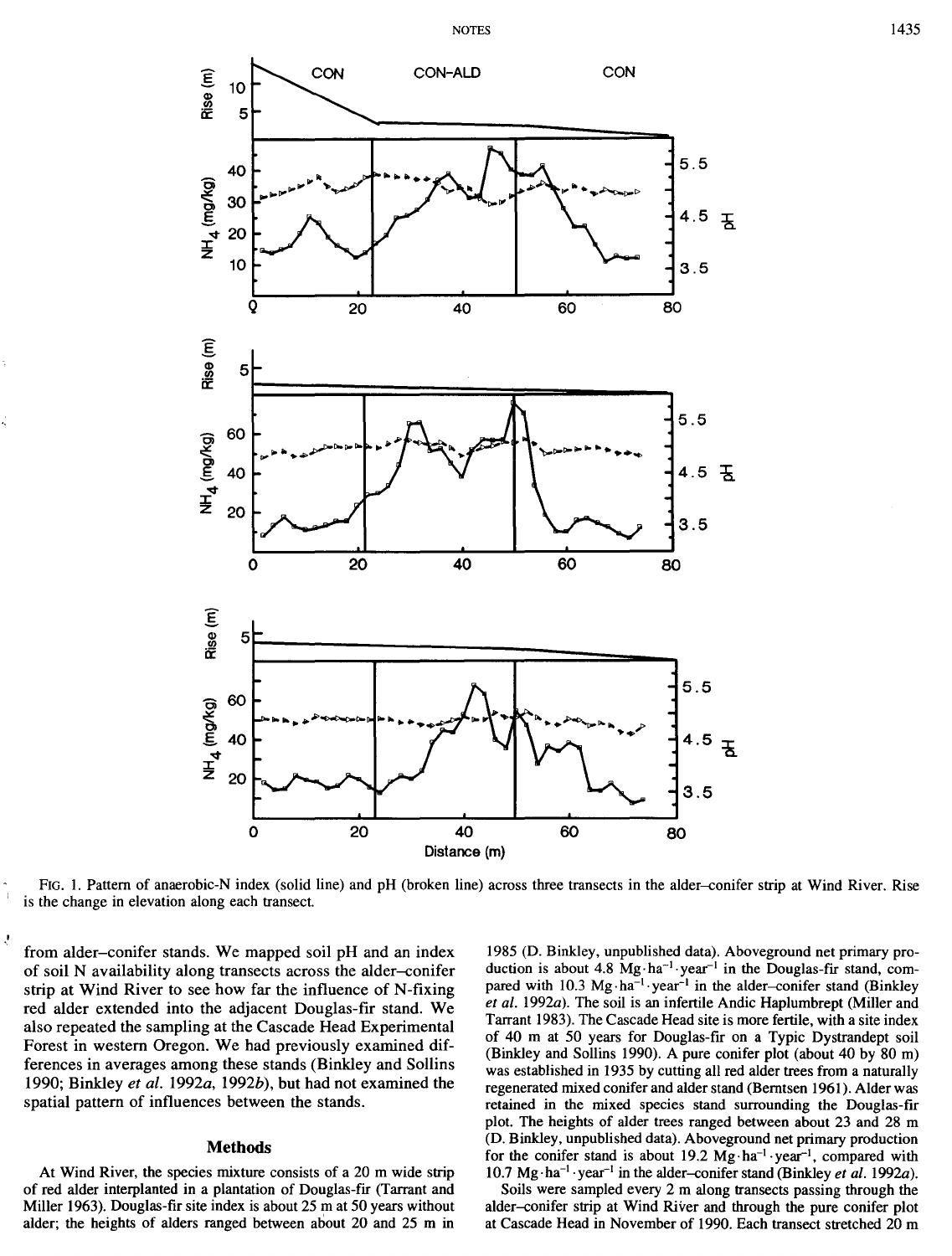

FIG. 2. Pattern of anaerobic-N index (solid line) and pH (broken line) across two transects in the conifer plot at Cascade Head. Rise is the change in elevation along each transect.

beyond the border of the strip or plot to enable us to map gradations across stand edges. At Wind River, three transects were sampled 50-80 m apart, each perpendicular to the alder-conifer strip. Two transects at Cascade Head started in the mixed stand and passed through the pure Douglas-fir plot; one parallel to the slope and the other perpendicular to the slope. At each location on the transects, three soil cores of the 0.0-0.15 m mineral soil (Ah horizon) were composited and mixed, and coarse roots were removed. Samples were kept in a cooler at about 4°C for several days and then air dried prior to analysis.

Anaerobic incubations used 10 g of air-dried soil and 50 mL of deionized water, incubated at 40°C for 7 days (Keeney 1982). We chose anaerobic incubations for simplicity and because previous comparisons among methods in these stands showed close correspondence between anaerobic incubations and other methods (Binkley *et al.*  1992b). After incubation, 50 mL of 4 M KCl were added, and samples

were shaken, filtered, and analyzed for ammonium N using a Lachat flow injection spectrometer (Latchat Instruments 1988). Soil pH was measured with a glass electrode in a well-mixed slurry with 5 g of air-dried soil and 10 mL of deionized water.

#### Results

At Wind River, anaerobic-N levels ranged from less than 10 mg/kg of dry soil to nearly 80 mg/kg. A sharp increase in anaerobic-N levels corresponded to the alder-conifer strip (Fig. 1). Within the strip, anaerobic N averaged 33 mg/kg across all three transects, compared with 17 and 24 mg/kg on each side of the strip. Slope strongly influenced the extent of increased N availability into the adjacent stands. Alder had no effect on N levels uphill from the strip, but increased N